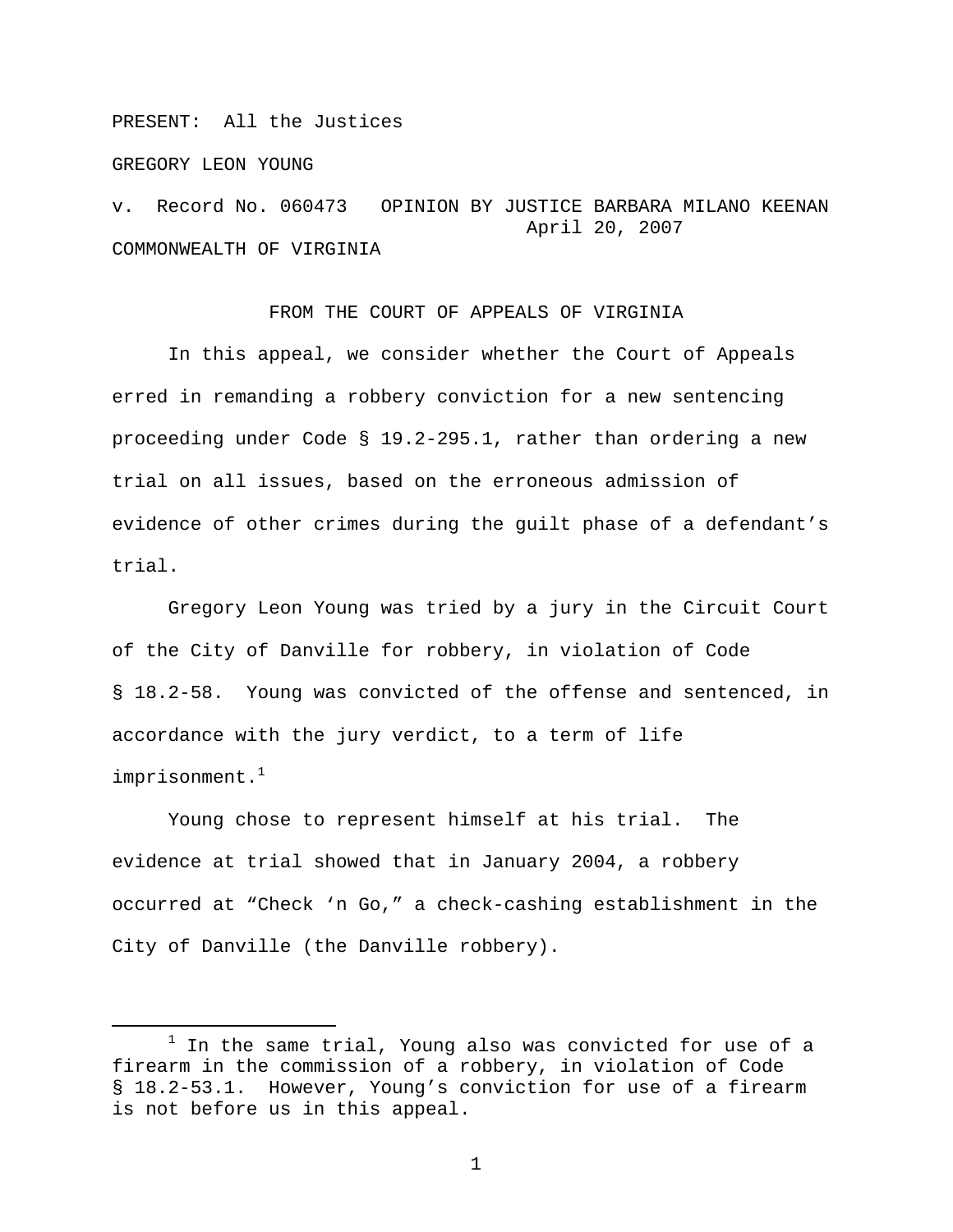Shanna D. Jones was the sole cashier in the store when a man entered and handed her a note that read, "I Have a Gun Give me \$2,100 you have 10 seconds." The man produced a gun from inside his coat and stated, "Just do what I say and you don't get hurt." Jones gave the man \$1,776, the entire contents of her "money drawer."

The Commonwealth offered into evidence several segments of a video recording made of Young in the Henry County Sheriff's Office about one week after the Danville robbery. Young had been taken into custody in Henry County for a separate bank robbery that had occurred in the City of Martinsville (the Martinsville robbery). While Young was in custody at the Henry County Sheriff's Office, City of Martinsville police officers interviewed him for about three hours regarding the Martinsville robbery. When the Martinsville police officers concluded their interview, City of Danville police officers questioned Young for an additional hour regarding the Danville robbery. Both interviews were preserved on a video recording (the Henry County interview). During the Henry County interview, Young confessed that he committed the Danville robbery.

The Commonwealth informed the circuit court that the Commonwealth did not intend to present to the jury any statements in the Henry County interview that would be inadmissible in evidence. The circuit court stated that it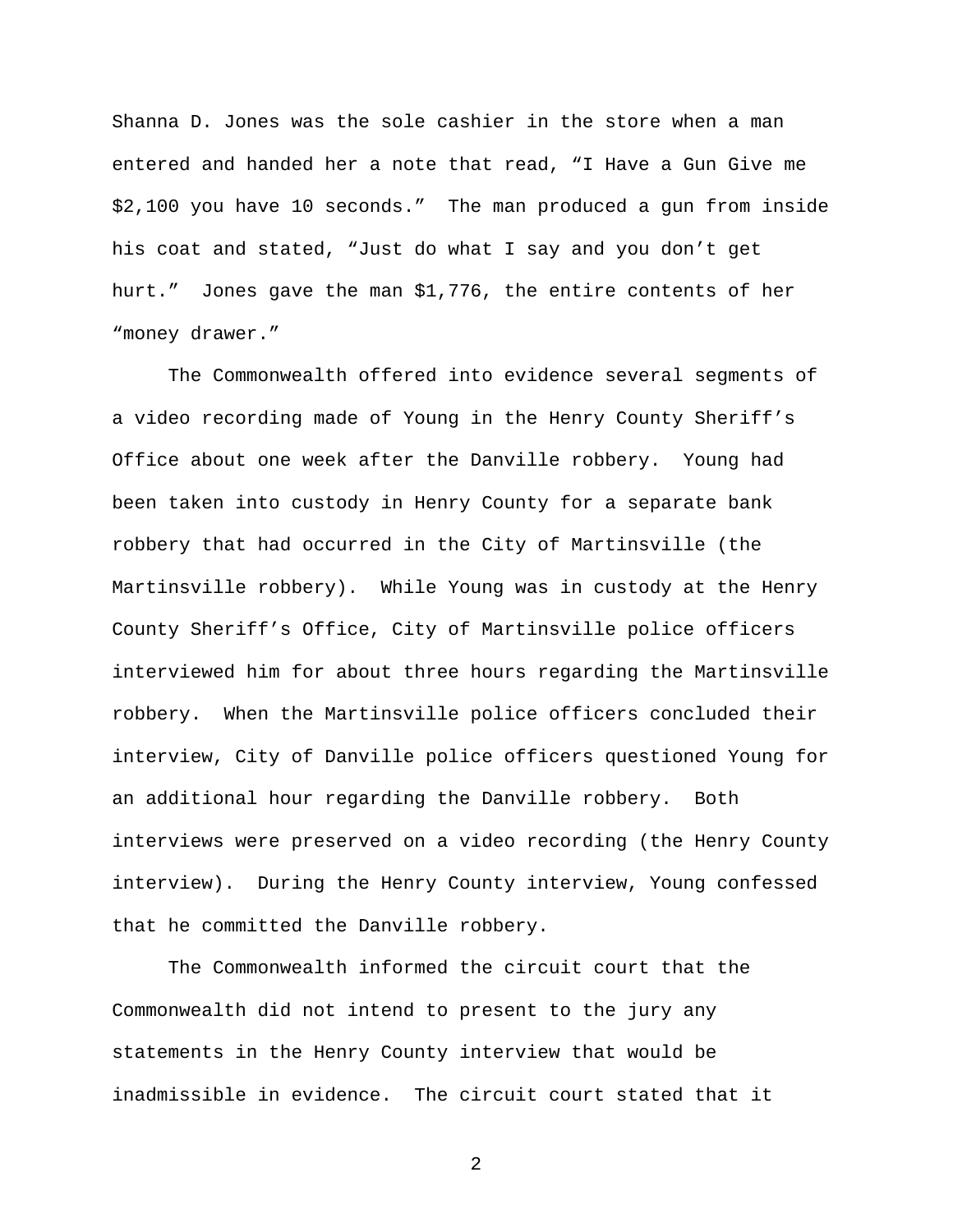would allow the Commonwealth to play the portions of the Henry County interview relating to the Danville robbery, but ruled that other portions of the video recording that were unrelated to the Danville offenses would be inadmissible.

The Commonwealth showed the jury the portion of the Henry County interview in which Young confessed to the Danville robbery. The jury also was shown, however, some inadmissible portions of the Henry County interview, including Young's statements concerning his purchase and use of illegal drugs, his previous robbery charges, and his admission that he had committed other robberies in the past. $2$ 

Young repeatedly objected to the introduction of any statements he made in the Henry County interview concerning his prior crimes and drug use. On three occasions, the circuit court instructed the jury to disregard any evidence of Young's prior crimes or other acts that were not related to the Danville robbery.

 $\begin{array}{c|c}\n\hline\n\end{array}$  $2$  The jury was shown portions of the Henry County interview in which Young mentioned a robbery that occurred in Henry County, and in which he referred to the Danville robbery as "this particular job." At other points in the Henry County interview, Young admitted that he had been involved in "some more armed robberies," stated that he had a "bad history" and had made "several" mistakes, and began discussing a prior robbery charge. The jury also was shown a portion of the Henry County interview in which Young asked his interviewer, "[D]id those guys really get me in Martinsville?" The jury also observed Young stating that he used the proceeds of the Danville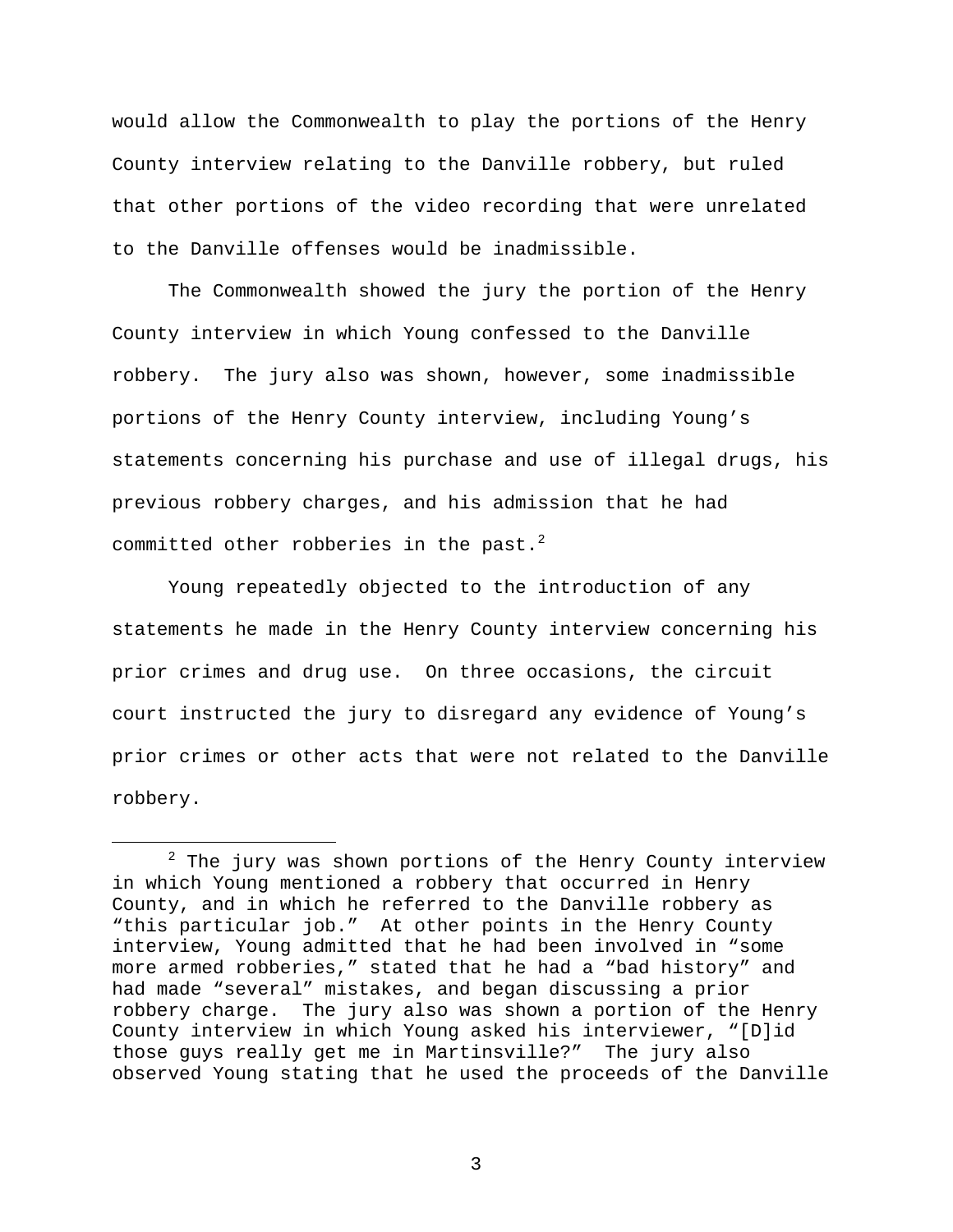After the jury found Young guilty on the robbery charge, the circuit court conducted a sentencing proceeding. At the sentencing proceeding, the jury heard evidence presented by the Commonwealth that Young previously had been convicted of armed robbery, common law robbery, statutory burglary, "first degree" burglary, breaking and entering, grand larceny, three other felony convictions of larceny, and misdemeanor larceny.

Young appealed his conviction to the Court of Appeals, which concluded that the circuit court erred in allowing the jury to see the portions of the Henry County interview relating to Young's other crimes and drug use. However, the Court of Appeals determined that the circuit court's error was harmless with respect to the issue of Young's guilt because the evidence of guilt was overwhelming. Young v. Commonwealth, 47 Va. App. 616, 633-35, 625 S.E.2d 691, 701-02 (2006).

The Court of Appeals further determined that the presentation of Young's statements in the Henry County interview relating to the "Henry County offense," for which Young had not yet been convicted, and of the statements relating to Young's involvement with illegal drugs, introduced into evidence during the guilt phase, did not constitute harmless error with regard to the sentencing proceeding. The Court of Appeals held that

robbery to buy illegal drugs, and that his purpose in coming to Henry County was "[f]or drugs."

i<br>Li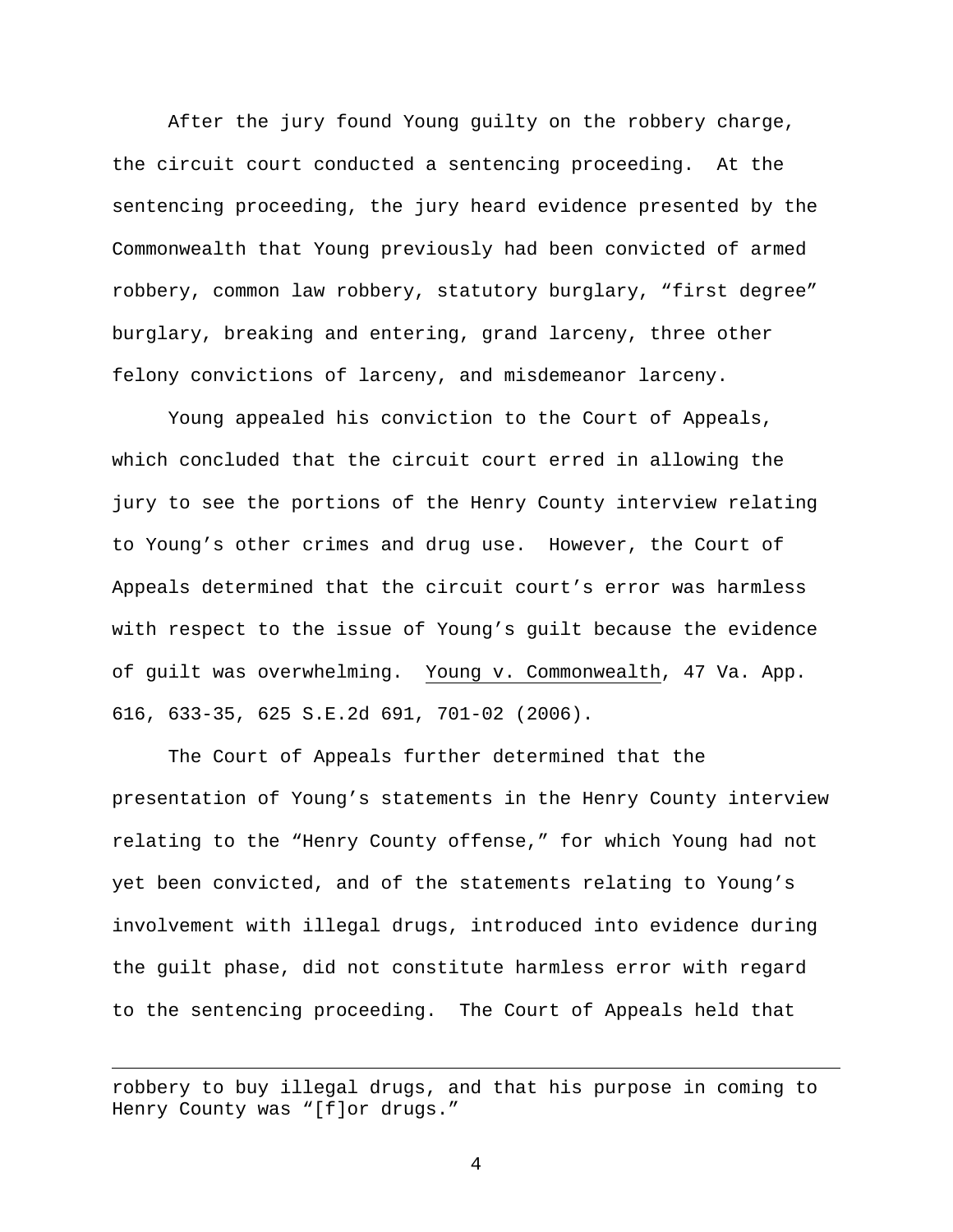because this evidence would have been inadmissible in the sentencing proceeding, its erroneous admission during the guilt phase prejudiced Young in the jury's determination of his sentence. Id. at 637-38, 625 S.E.2d at 701-02.

 The Court of Appeals affirmed Young's conviction, but remanded the case to the circuit court for a new sentencing proceeding under Code § 19.2-295.1, which provides for such a proceeding when a sentence is "set aside or found invalid solely due to an error in the [original] sentencing proceeding." Id. The Court of Appeals concluded that because the error in the guilt phase of the trial affected the sentencing proceeding but was harmless with respect to the issue of Young's guilt, the sentence was invalid "solely due to an error in the sentencing proceeding" within the meaning of Code § 19.2-295.1. Young appeals from the Court of Appeals' judgment.

 Young contends that the Court of Appeals set his sentence aside only because of evidentiary error during the guilt phase of his trial, not because of an error "in the sentencing proceeding." Therefore, Young argues, the Court of Appeals erred in ordering a new sentencing proceeding under Code § 19.2- 295.1, which only affords a remedy for errors that occur in the sentencing phase of a trial. Young asserts that because the evidentiary error occurred during the guilt phase of his trial, his case should be remanded for a new trial on all issues.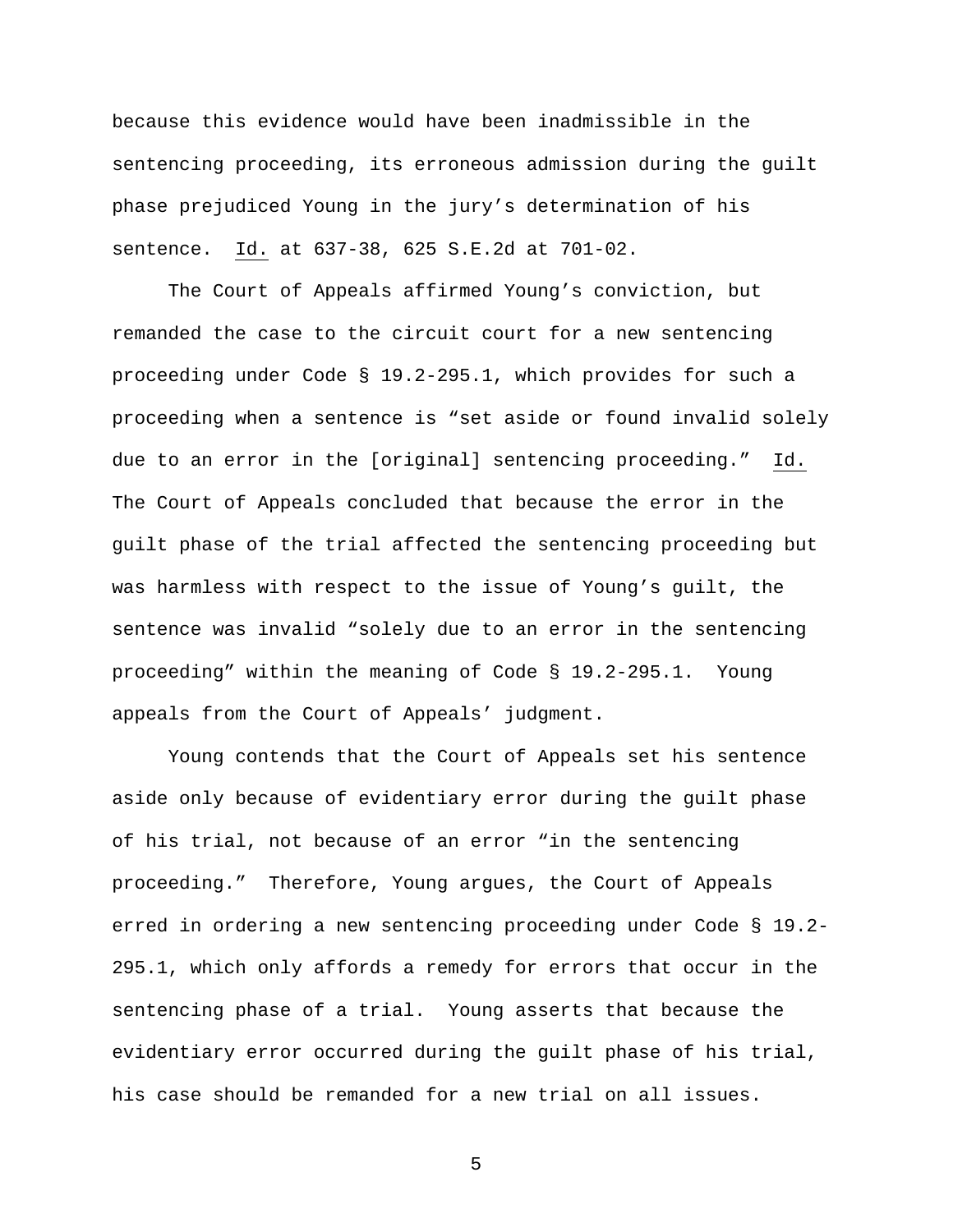In response, the Commonwealth argues that the Court of Appeals properly concluded that because the evidentiary error was harmless with regard to the issue of Young's guilt, the error affected only the sentence imposed by the jury. Thus, the Commonwealth contends that the erroneous admission of evidence occurred "in the sentencing proceeding," within the meaning of Code § 19.2-295.1, and the Court of Appeals properly remanded the case for a new sentencing proceeding under Code § 19.2- 295.1, rather than for a new trial on all issues. We disagree with the Commonwealth's arguments.

 An issue of statutory interpretation presents a pure question of law, which we review de novo on appeal. Conyers v. Martial Arts World of Richmond, Inc., 273 Va. 96, 104, 639 S.E.2d 174, 178 (2007); Washington v. Commonwealth, 272 Va. 449, 455, 634 S.E.2d 310, 313 (2006); Ainslie v. Inman, 265 Va. 347, 352, 577 S.E.2d 246, 248 (2003). We determine the meaning of certain statutory language from the express words contained in the statute. Washington, 272 Va. at 255, 634 S.E.2d at 313; Alger v. Commonwealth, 267 Va. 255, 259, 590 S.E.2d 563, 565 (2004); Tucker v. Commonwealth, 268 Va. 490, 493, 604 S.E.2d 66, 68 (2004).

We consider the disputed language in the context of the entire statute, rather than by isolating particular words or phrases. Carpitcher v. Commonwealth, 273 Va. 335, 345, 641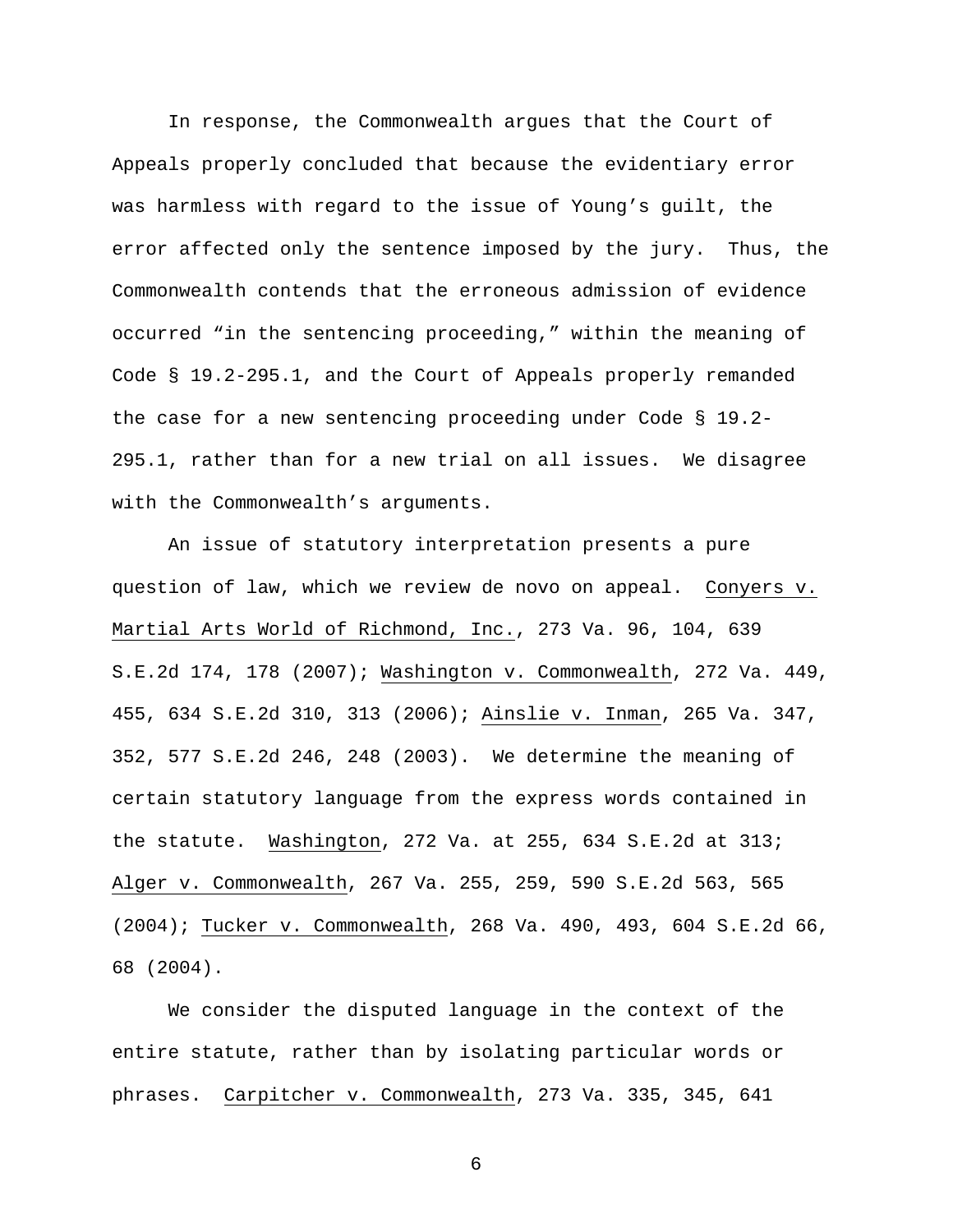S.E.2d 486, 492 (2007); Cummings v. Fulghum, 261 Va. 73, 77, 540 S.E.2d 494, 496 (2001); Earley v. Landsidle, 257 Va. 365, 369, 514 S.E.2d 153, 155 (1999). When statutory language is unambiguous, we are bound by the plain meaning of that language and may not give the words a construction that amounts to holding that the General Assembly did not mean what it actually stated. Gunn v. Commonwealth, 272 Va. 580, 587, 637 S.E.2d 324, 327 (2006); Tucker, 268 Va. at 493, 604 S.E.2d at 68; Alger, 267 Va. at 259, 590 S.E.2d at 565.

The statute we examine in the present case, Code § 19.2- 295.1, provides in relevant part:

In cases of trial by jury, upon a finding that the defendant is guilty of a felony . . . a separate proceeding limited to the ascertainment of punishment shall be held as soon as practicable before the same jury. At such proceeding, the Commonwealth shall present the defendant's prior criminal convictions. . . . After the Commonwealth has introduced such evidence of prior convictions, or if no such evidence is introduced, the defendant may introduce relevant, admissible evidence related to punishment. . . . If the sentence imposed pursuant to this section is subsequently set aside or found invalid solely due to an error in the sentencing proceeding, the court shall impanel a different jury to ascertain punishment. . . .

## Id.

 We conclude that this statutory language is plain and unambiguous. The statute refers to the sentencing proceeding as a "separate proceeding limited to the ascertainment of punishment," and specifies the evidence that the parties may present "[a]t such proceeding." Id. Thus, as set forth in the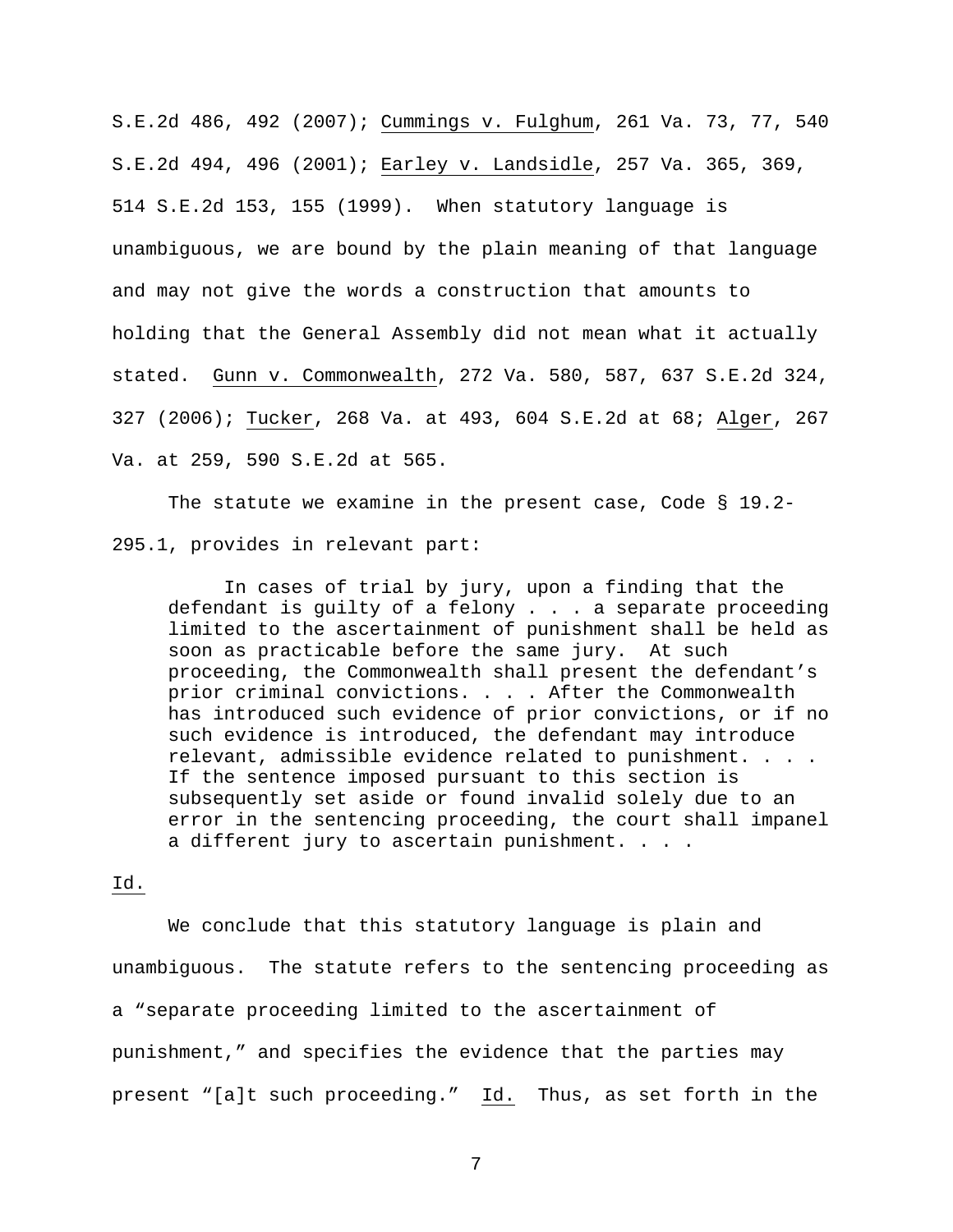statute, "the sentencing proceeding" is a distinct phase of a criminal trial that follows a jury's determination of a defendant's guilt. Accordingly, an error "in the sentencing proceeding" can occur only after the jury determines the issue of the defendant's guilt and in the stage of the trial when the jury considers the separate issue of the defendant's punishment.

We find no support in the language of Code § 19.2-295.1 for the Court of Appeals' contrary interpretation, that any error occurring during the guilt phase of a trial but affecting the sentence a defendant receives, is an error "in the sentencing proceeding." That rationale would render any part of a criminal trial, even the voir dire of potential jurors, a part of "the sentencing proceeding" if jurors were exposed to inadmissible evidence that may ultimately have affected the jury's sentencing decision.

 We also must reject the Court of Appeals' construction of Code § 19.2-295.1 because that construction effectively would require us to add language to the statute. The Court of Appeals' construction would require us to discount the unambiguous phrase, "due to an error in the sentencing proceeding" and effectively replace that language with the phrase "due to an error affecting the sentencing proceeding." Such an interpretation of the statute would violate the basic principle that courts cannot, by judicial interpretation, add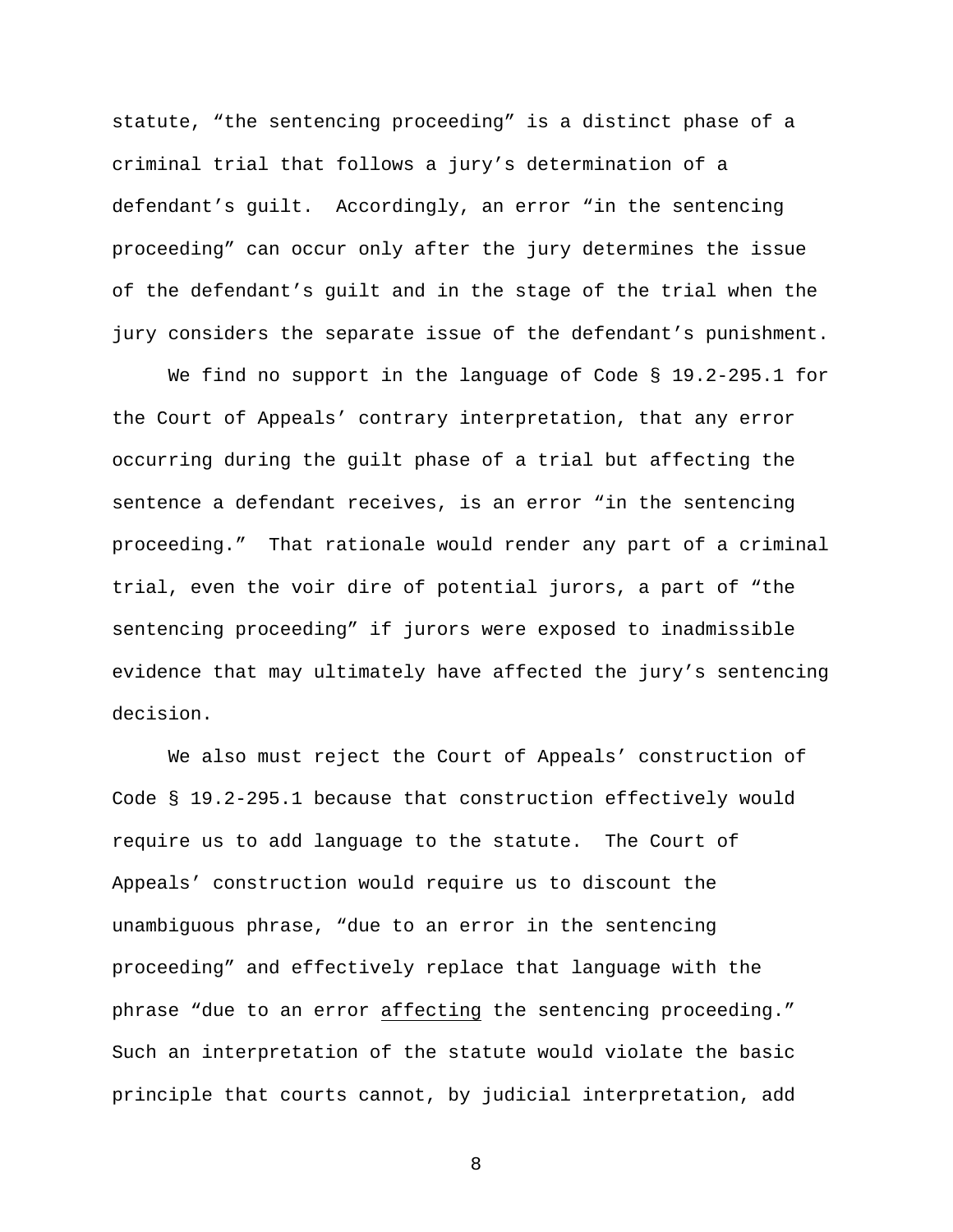language to a statute that the General Assembly did not include in its enactment. Washington, 272 Va. at 459, 634 S.E.2d at 316; Holsapple v. Commonwealth, 266 Va. 593, 599, 587 S.E.2d 561, 564-65 (2003); Burlile v. Commonwealth, 261 Va. 501, 511, 544 S.E.2d 360, 365 (2001).

 In addition, we observe that we have ordered a new sentencing proceeding under Code § 19.2-295.1 only when we have reversed a judgment solely due to an error committed in the sentencing phase of a trial. See, e.g., Gillespie v. Commonwealth, 272 Va. 753, 761, 636 S.E.2d 430, 434 (2006) (remand of statutory burglary conviction for new sentencing proceeding because sentence imposed for prior offense and fact of acquittal on other charge were erroneously admitted into evidence in sentencing proceeding); Jaccard v. Commonwealth, 268 Va. 56, 59, 597 S.E.2d 30, 31 (2004) (remand of malicious wounding conviction for new sentencing proceeding because jury erroneously was informed in sentencing phase that defendant's prior probation status had been revoked); Hills v. Commonwealth, 262 Va. 807, 812, 553 S.E.2d 722, 725 (2001) (remand of rape conviction for new sentencing proceeding because circuit court failed to instruct jury in sentencing phase that parole had been abolished in Virginia); Fishback v. Commonwealth, 260 Va. 104, 117, 532 S.E.2d 629, 635 (2000) (remand of eight felony convictions for new sentencing proceeding because circuit court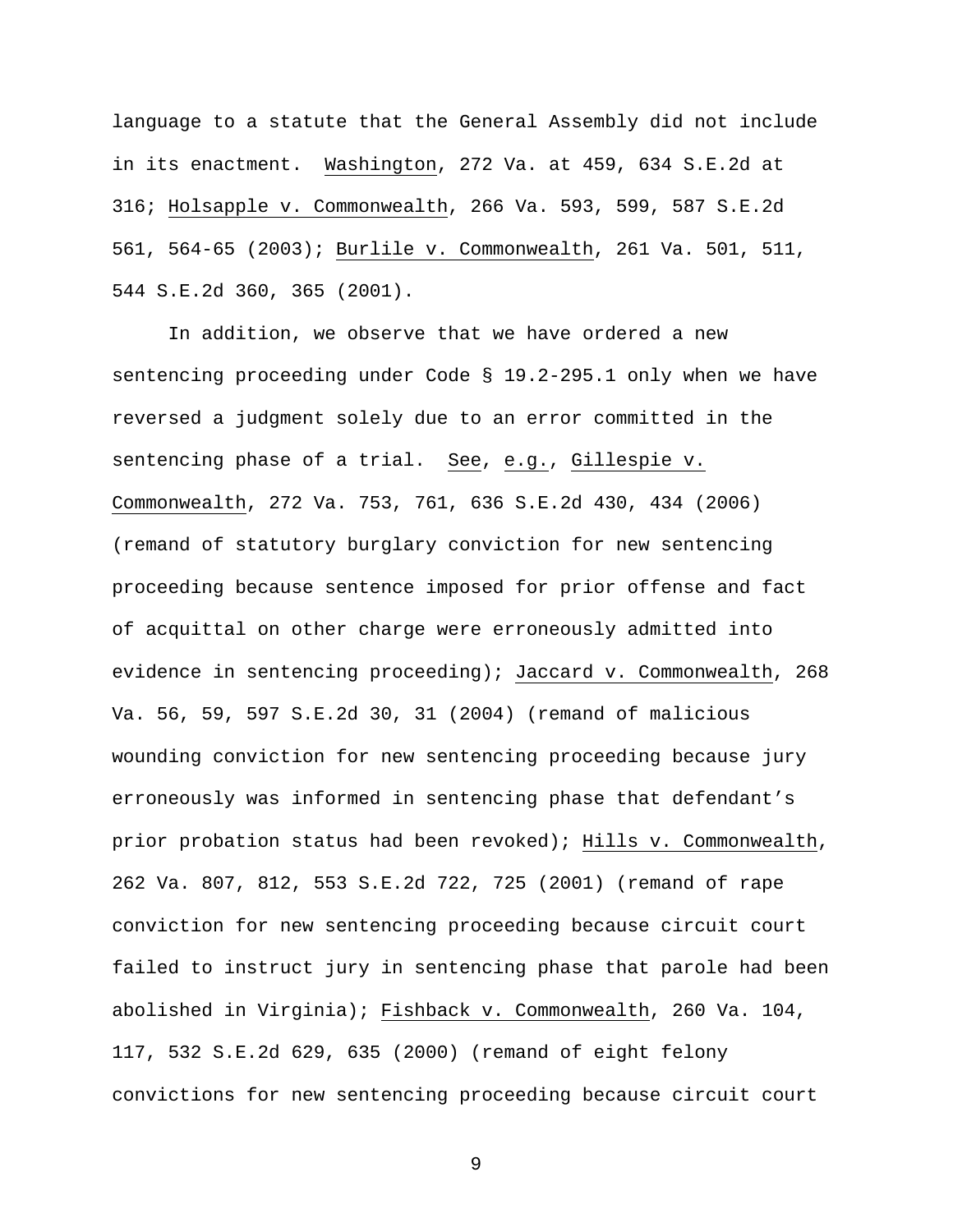failed to instruct jury in sentencing phase that parole had been abolished in Virginia).

 Here, because the improper evidence of other crimes was presented during the guilt phase of Young's criminal trial, not in his sentencing proceeding, the remedy of a new sentencing proceeding afforded by Code § 19.2-295.1 is inapplicable. $^3$ Accordingly, we hold that the Court of Appeals erred in ordering that Young's case be remanded solely for a new sentencing proceeding.

 For these reasons, we will reverse the Court of Appeals' judgment and remand the case to the Court of Appeals for further remand to the circuit court for a new trial on the robbery indictment, if the Commonwealth be so advised.

## Reversed and remanded.

JUSTICE KINSER, with whom JUSTICE LEMONS and JUSTICE AGEE join, dissenting.

The majority decides today that Gregory Leon Young, a convicted armed robber, is entitled to a new opportunity to adjudicate his guilt notwithstanding the finality of the Court of Appeals' conclusions that "the evidence of [Young's] guilt

 $\frac{1}{3}$  $3$  The Court of Appeals' holding determining which items of "other crimes" evidence resulted in prejudicial error is not before us in this appeal. Therefore, we express no opinion regarding which statements in the Henry County interview resulted in prejudice to Young.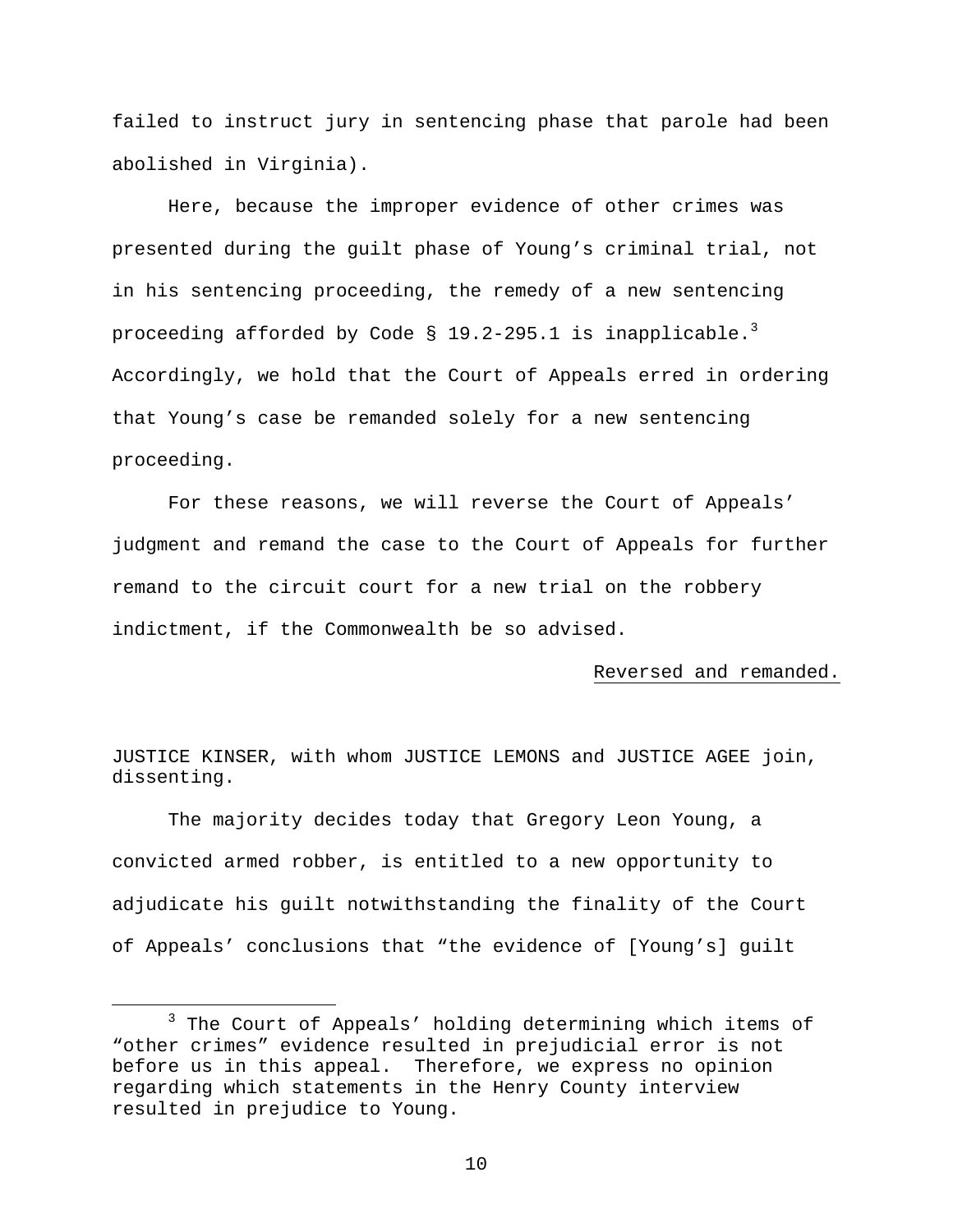was overwhelming," Young v. Commonwealth, 47 Va. App. 616, 636, 625 S.E.2d 691, 701 (2006), and that the error in his trial prejudiced only the jury's sentencing determination, not its finding of guilt. Id. at 638, 625 S.E.2d at 702. In my view, to disturb the conclusive effect of a jury's valid determination of guilt runs counter to the General Assembly's manifest purpose for creating a bifurcated jury-trial procedure for non-capital felonies and Class 1 misdemeanors. Therefore, I respectfully dissent.

 The issue before us is whether the Court of Appeals erred by ordering only a new sentencing proceeding under Code § 19.2- 295.1 instead of a new trial on the issues of both guilt and sentencing. The relevant portion of Code § 19.2-295.1 states:

 If the sentence imposed pursuant to this section is subsequently set aside or found invalid solely due to an error in the sentencing proceeding, the court shall impanel a different jury to ascertain punishment, unless the defendant, the attorney for the Commonwealth and the court agree, in the manner provided in [Code] § 19.2-257, that the court shall fix punishment.

The majority "conclude[s] that this statutory language is plain and unambiguous." With respect to the phrase "solely due to an error in the sentencing proceeding," I disagree.

"Language is ambiguous if it admits of being understood in more than one way, refers to two or more things simultaneously, is difficult to comprehend, is of doubtful import, or lacks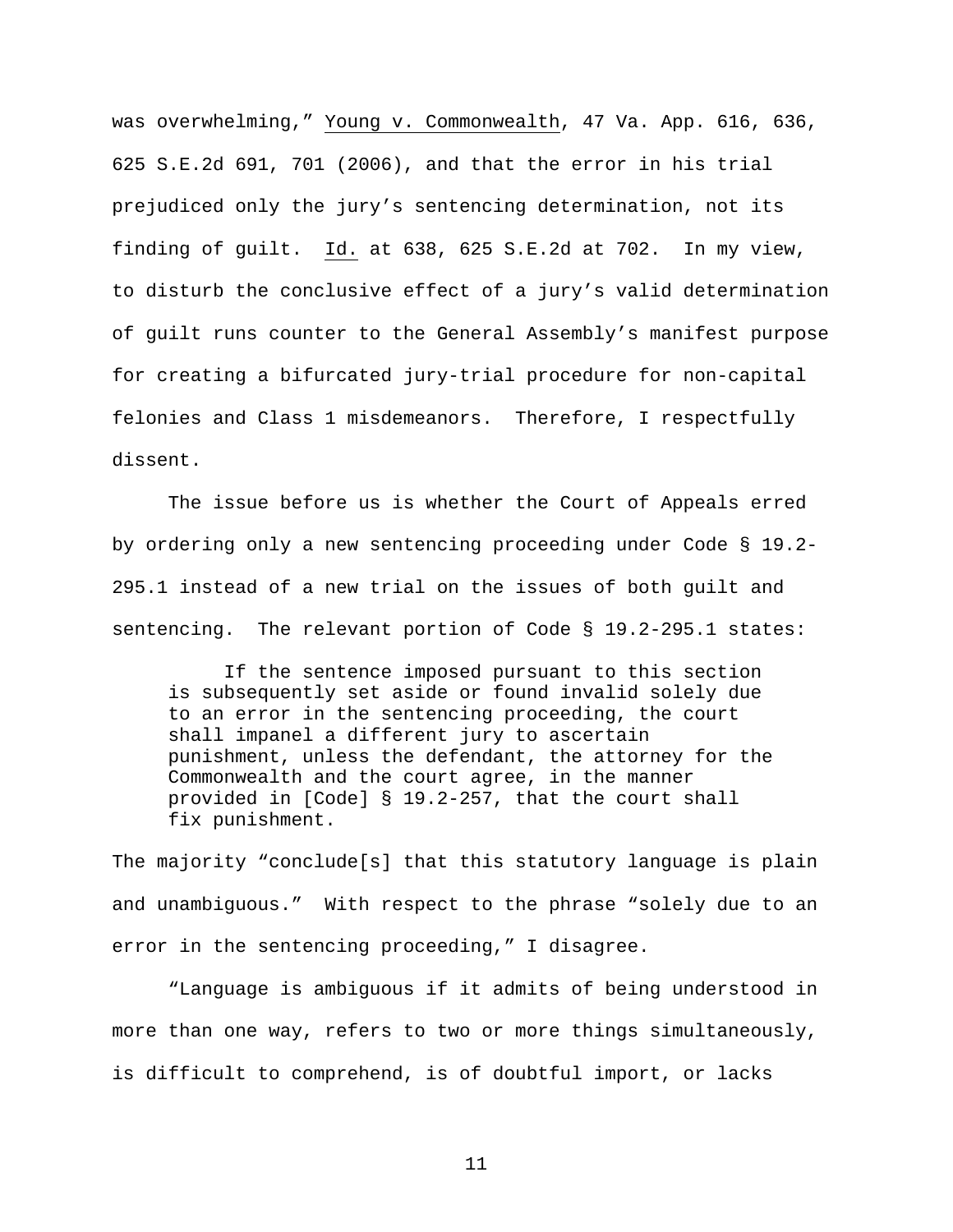clearness and definiteness." Gillespie v. Commonwealth, 272 Va. 753, 758, 636 S.E.2d 430, 432 (2006) (citing Brown v. Lukhard, 229 Va. 316, 321, 330 S.E.2d 84, 87 (1985)). Where the language of an enactment is ambiguous, resort to the rules of statutory construction is appropriate. Buonocore v. Chesapeake & Potomac Tel. Co., 254 Va. 469, 472, 492 S.E.2d 439, 441 (1997) (citing USAA Cas. Ins. Co. v. Alexander, 248 Va. 185, 194, 445 S.E.2d 145, 150 (1994); City of Virginia Beach v. Board of Supervisors, 246 Va. 233, 236, 435 S.E.2d 382, 384 (1993); Wertz v. Grubbs, 245 Va. 67, 70, 425 S.E.2d 500, 501 (1993)); Virginia Dep't of Labor & Indus. v. Westmoreland Coal Co., 233 Va. 97, 101−02, 353 S.E.2d 758, 762 (1987) (Where statutory language is ambiguous, "we . . . must resort to extrinsic evidence and the rules of construction to determine legislative intent, 'the paramount object of statutory construction.' ") (quoting Vollin v. Arlington County Electoral Bd., 216 Va. 674, 678−79, 222 S.E.2d 793, 797 (1976)).

On its face, the text of Code § 19.2-295.1 is not clear whether "an error in the sentencing proceeding" means, as the majority concludes, a discrete act or occurrence that happens between the temporal beginning and ending of a sentencing proceeding, or the prejudicial impact such an event has on the validity of the sentence imposed, irrespective of when it temporally occurs. The majority dismisses the latter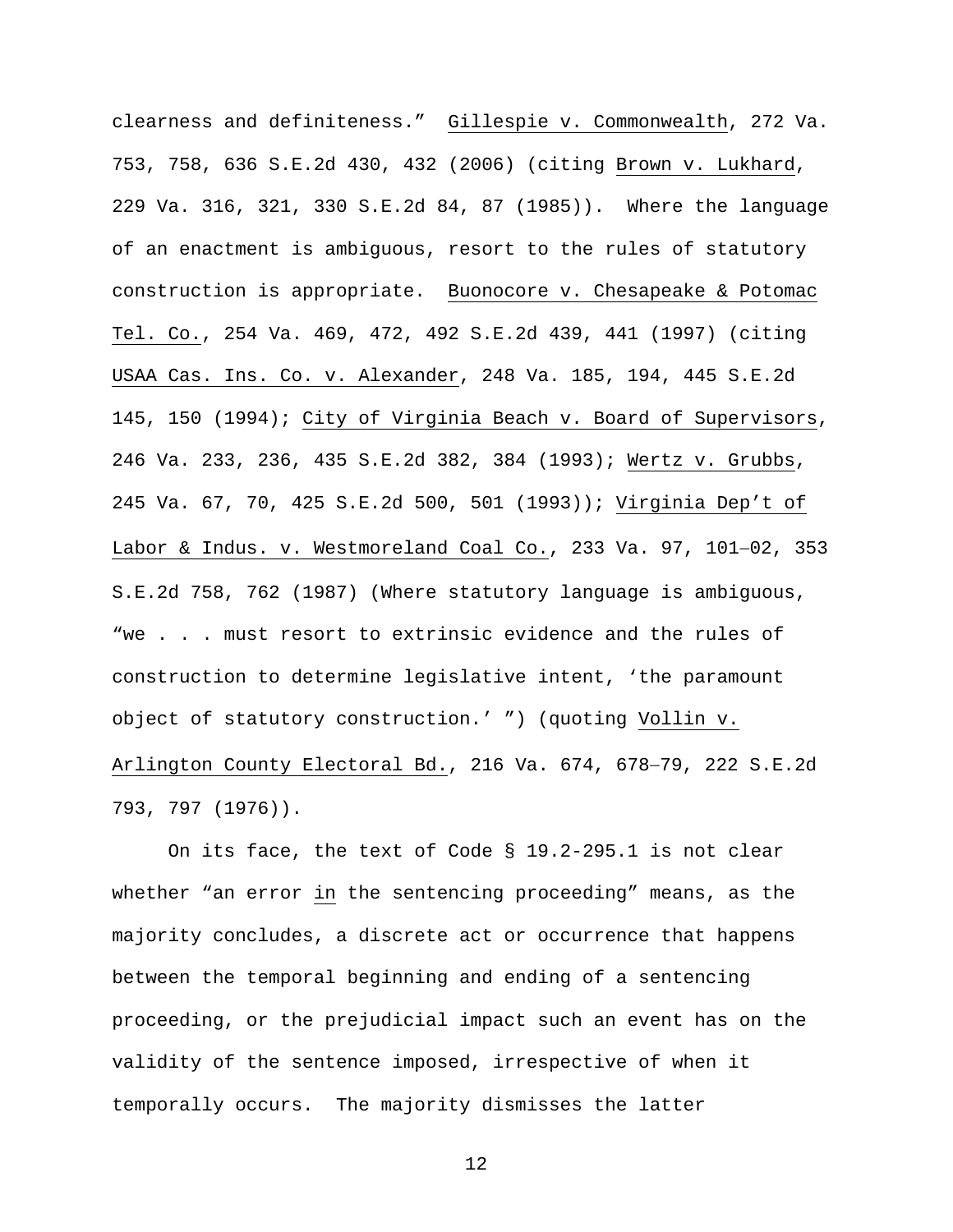interpretation, claiming that if we adopted it, we would be impermissibly rewriting the pertinent provision of Code § 19.2- 295.1 to read, "due to an error affecting the sentencing proceeding." Yet, the majority engages in the very sort of statutory revision that it claims to eschew when it effectively replaces the enacted language with the phrase "due to an error during the sentencing proceeding." Thus, despite its claim that the relevant text is unambiguous and its recitation of the plain meaning rule, the majority engages in its own statutory construction to reach the conclusion that Young is entitled to a new trial on the robbery indictment.

Since the General Assembly's use of the word "in" allows the provision at issue to be "understood in more than one way," Gillespie, 272 Va. at 758, 636 S.E.2d at 432, resort to the principles of statutory construction is appropriate in order to decide the issue before us. See Buonocore, 254 Va. at 472, 492 S.E.2d at 441. "A statute must be construed with reference to its subject matter, the object sought to be attained, and the legislative purpose in enacting it; the provisions should receive a construction that will render it harmonious with that purpose rather than one which will defeat it." Esteban v. Commonwealth, 266 Va. 605, 609, 587 S.E.2d 523, 526 (2003) (citing Stanley v. Tomlin, 143 Va. 187, 195, 129 S.E. 379, 382 (1925)); see also Bulala v. Boyd, 239 Va. 218, 227, 389 S.E.2d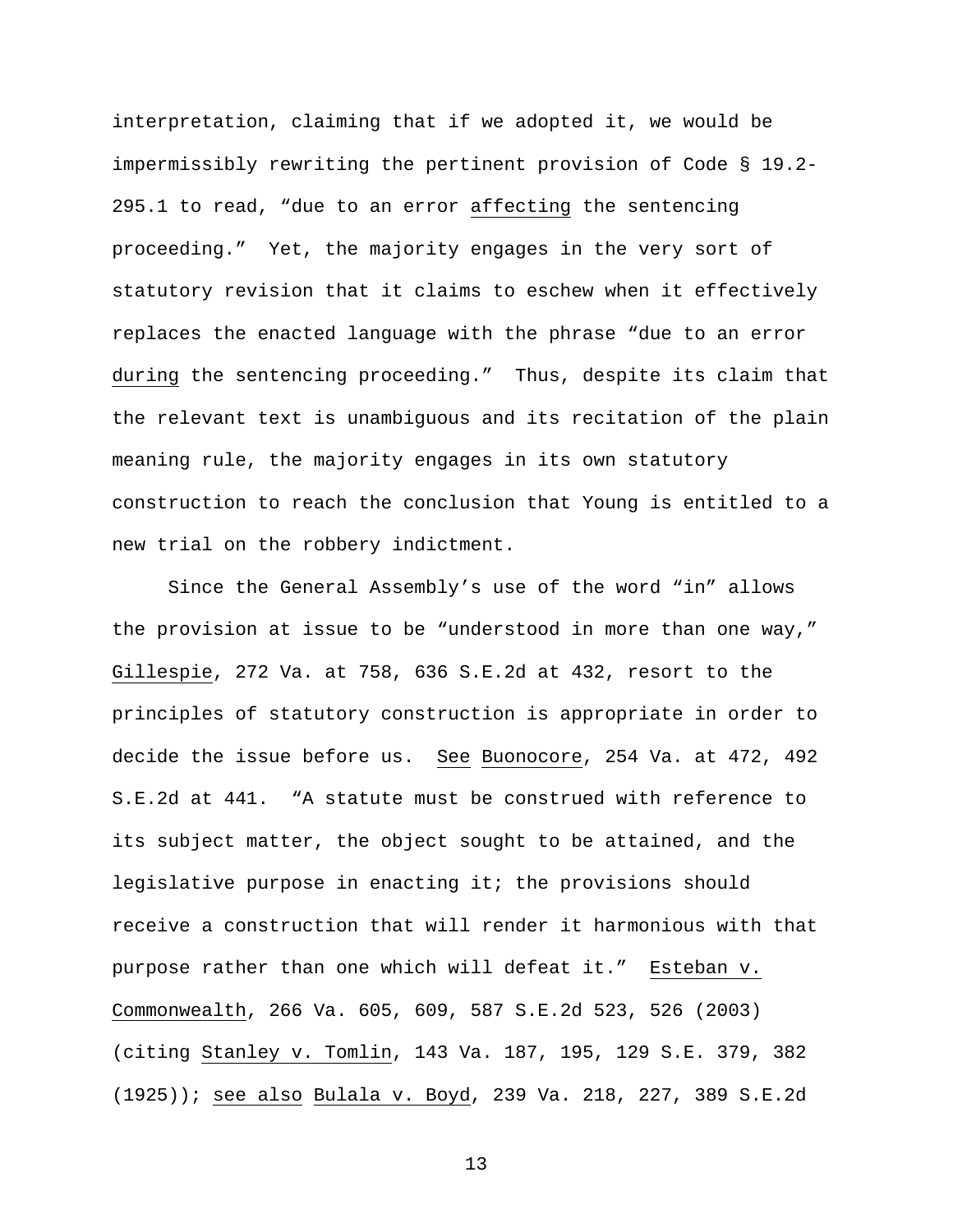670, 674 (1990) (" 'Every statute is to be read so as to promote the ability of the enactment to remedy the mischief at which it is directed.' ") (quoting Board of Supervisors v. King Land Corp., 238 Va. 97, 103, 380 S.E.2d 895, 897 (1989)).

Before the General Assembly's enactment of Code § 19.2- 295.1 in 1994, see 1994 Acts chs. 828, 860, 862, 881, a jury made its guilt and sentencing decisions for non-capital offenses in an unitary proceeding, based solely on evidence relevant to the charged offense and the statutory range of permissible punishment. See Commonwealth v. Shifflett, 257 Va. 34, 42, 510 S.E.2d 232, 235 (1999); Auer v. Commonwealth, 46 Va. App. 637, 648, 621 S.E.2d 140, 145 (2005). With the enactment of that statute and the resulting change to a bifurcated system for jury trials of non-capital felonies and Class 1 misdemeanors, the General Assembly advanced the laudable goal of "truth in sentencing," Fishback v. Commonwealth, 260 Va. 104, 113, 532 S.E.2d 629, 632 (2000), by expanding the scope of information that a jury can receive in making its sentencing decision. With the advent of two separate proceedings, one for the determination of guilt and the other for the determination of an appropriate sentence, the General Assembly recognized that an error committed during an accused's trial could conceivably prejudice only a jury's sentencing decision. Thus, one year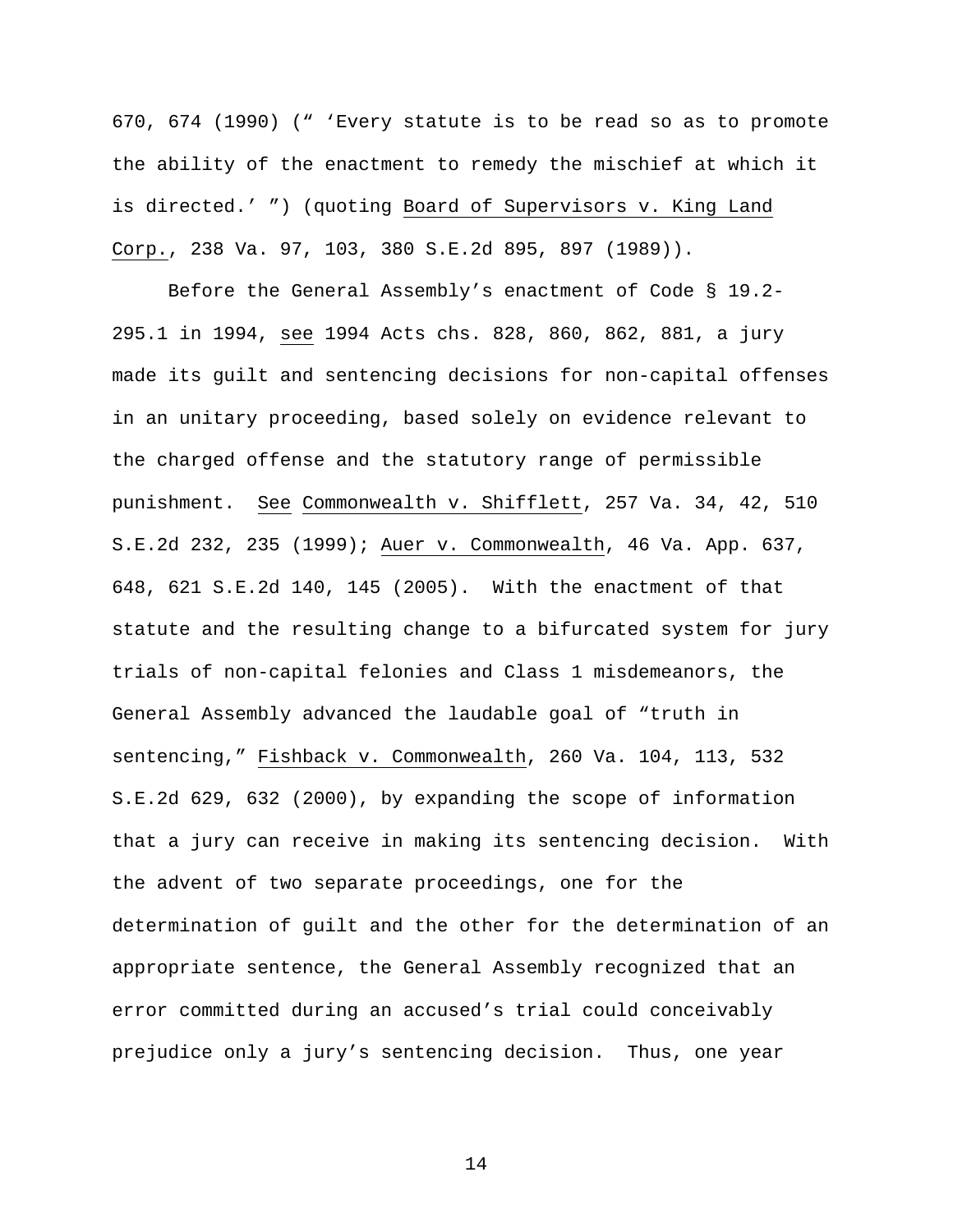after the General Assembly first created the bifurcated system, it added the provision now at issue. See 1995 Acts ch.  $567.^1$ 

The entirety of Code § 19.2-295.1 is directed at postconviction sentencing proceedings. The contested language directs that, when a sentence is "set aside or found invalid solely due to an error in the sentencing proceeding," the trial court shall impanel a different jury to determine only punishment. Code § 19.2-295.1 (emphasis added). The statute does not address those instances when the basis for reversal is an error in the determination of a defendant's guilt. Nor should it. When an error at trial requires the reversal of a jury's guilt determination and the award of a new trial, the sentence imposed by that jury is necessarily also set aside. But, as the General Assembly recognized, with separate proceedings for determining guilt and sentencing, there is no reason to set aside a jury's guilt determination when an error prejudices only its imposition of sentence. The majority's construction of Code § 19.2-295.1, however, renders this distinction meaningless and is irreconcilable with that

 $\overline{\phantom{a}}$  $1$  In 1995, the relevant portion of Code § 19.2-295.1 provided, "If the sentence on appeal is subsequently set aside or found invalid solely due to an error in the sentencing proceeding, the court shall impanel a different jury to ascertain punishment, unless the defendant, the attorney for the Commonwealth and the court agree, in the manner provided in § 19.2-257, that the court shall fix punishment." The General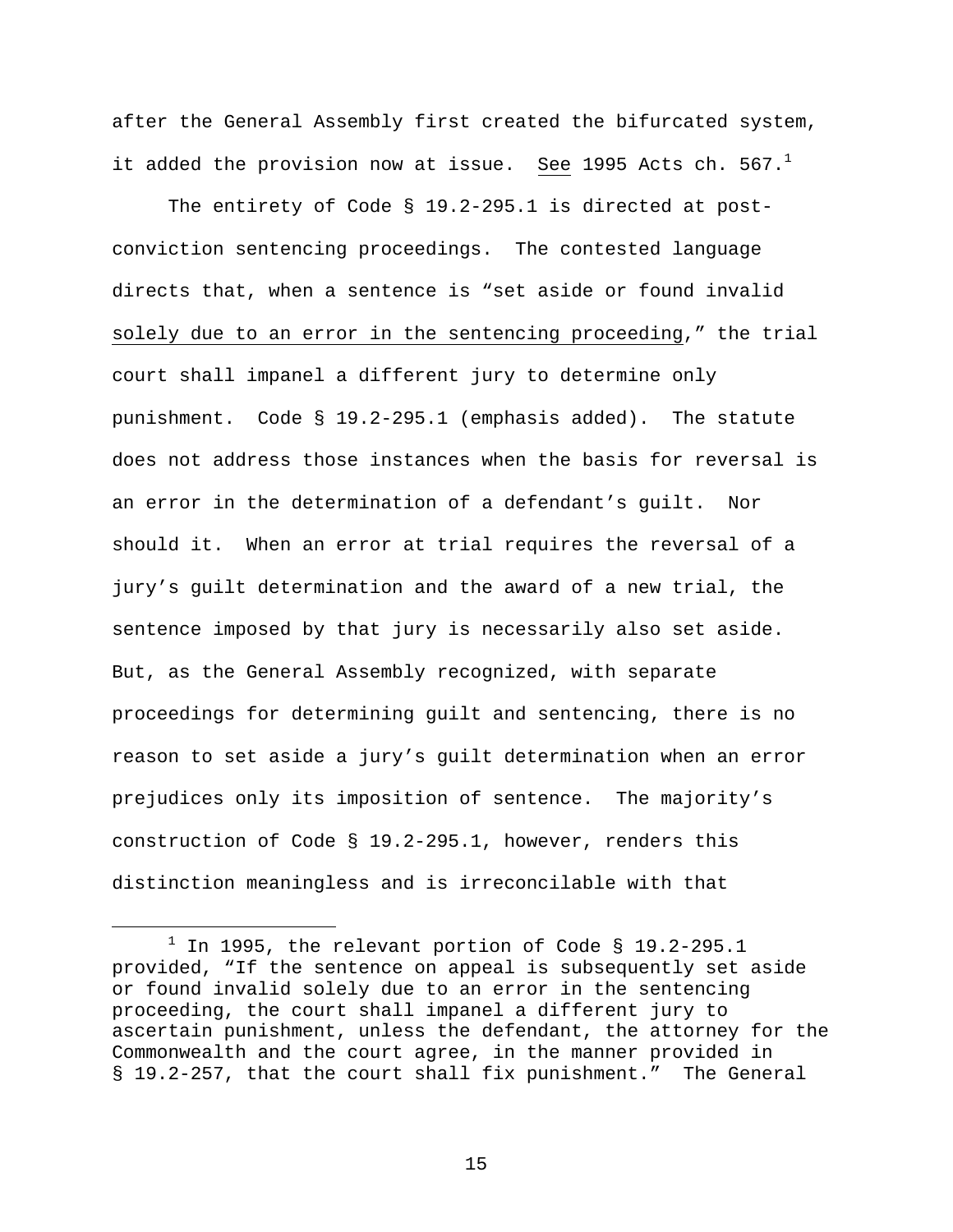statute's express declaration that the penalty phase of a bifurcated criminal trial is "a separate proceeding limited to the ascertainment of punishment."

The basis of the Court of Appeals' decision to invalidate Young's life sentence was the prejudicial impact of the jurors' knowledge of Young's unadjudicated criminal conduct on their sentencing decision. Young, 47 Va. App. at 638, 625 S.E.2d at 702. The Court of Appeals found no reversible error either in the guilt phase alone, or in the guilt and sentencing proceedings collectively. Id. "The only harm done was in sentencing." Id. at 638 n.10, 625 S.E.2d at 702 n.10. Thus, the Court of Appeals set aside Young's sentence "solely due to an error in the sentencing proceeding." The appropriate remedy under such circumstances is to remand the case to the trial court to "impanel a different jury to ascertain punishment." Code § 19.2-295.1. As the Court of Appeals appropriately noted, "[t]o remand for a new trial would be a futile act." Young, 47 Va. App. at 638 n.10, 625 S.E.2d at 702 n.10. It also would be a waste of judicial resources.

Nevertheless, the majority opines that the Court of Appeals' "rationale would render any part of a criminal trial, even the voir dire of potential jurors, a part of 'the

Assembly amended the statute to its current version in 2001. 2001 Acts ch. 389.

i<br>Li